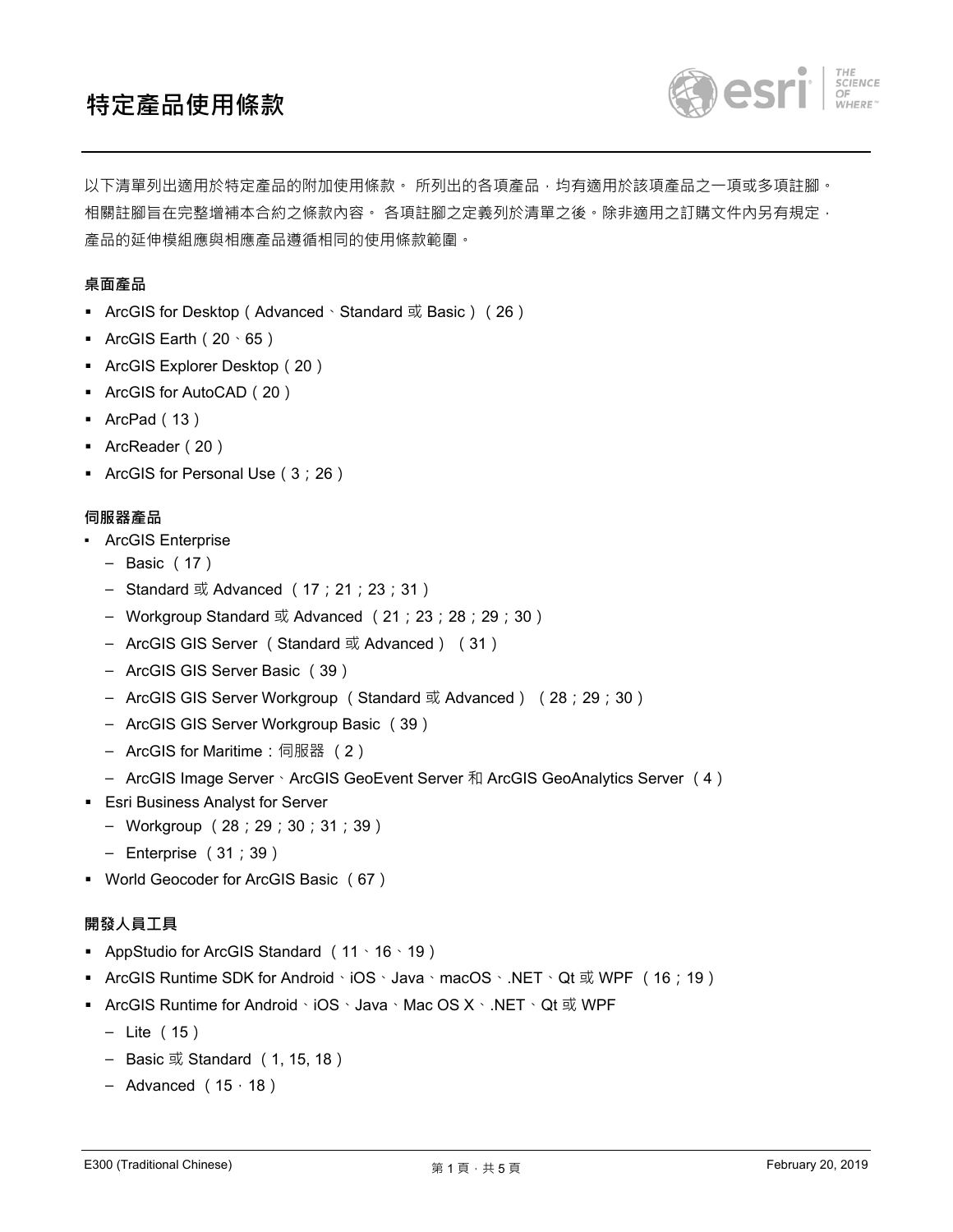- **•** ArcGIS Engine Developer Kit and Extensions ( $16 \cdot 19$ ; 22; 26)
- ArcGIS Engine for Windows/Linux 與 Extensions (15、22、26)
- ArcGIS Web API for JavaScript (16;64)
- **ArcGIS Developer Subscription (24; 26; 77)**
- Esri CityEngine SDK 和 Procedural Runtime (19,84)
- Esri File Geodatabase API (47)

### **Mobile**

▪ Navigator for ArcGIS (14)

## **其他**

- ArcGIS Hub (85)
- ArcGIS Indoors (86)

## **Online Services**

- ArcGIS Online Developer Deployment 訂閱係透過 ArcGIS Developer 訂閱提供:
	- + 免費訂閱 (66;68;75;76;79;81)
	- + 付費訂閱 (66;68;75;76;79)
	- 教育計畫 (免費或付費訂閱)(66;68;70;71;72;73;75;76;79;81)
	- NGO/NPO、新聞/媒體計畫 (免費或付費訂閱)(66;68;70;71;72;73;75;76;79;81)
- ArcGIS Online 訂閱可透過多種銷售計畫取得:
	- 商務零售、EA 及政府計畫 (66;68;69;70;77;78;82)
	- 教育計畫 (66;68;69;70;71;78;81;82)
	- 非營利計畫 (66;68;69;70;71;78;81;82)
- Public Plan
	- 商務零售;企業合約;政府;NGO/NPO;新聞/媒體計畫 (66;68;71;72;73;74;75;76;80;81)
	- 教育計畫 (66;68;71;72;73;74;75;76;80;81)
- AEC/ArcGIS 專案交付訂閱 (83)

### 註腳:

- 1. 不得用於透過 Direct Connect 編輯 Enterprise Geodatabase。
- 2. 不可用於導航。
- 3. 僅授權用於個人非商業用途。
- 4. 若與 ArcGIS Enterprise Workgroup 搭配使用
	- 僅限於 1 部四核心伺服器。
	- 得安裝於分開的機器上。
- 5-10. 保留。
	- 11. 使用 AppStudio for ArcGIS Standard 建立的應用程式, 必須受到 ArcGIS Runtime Standard Level 之使用條款約束。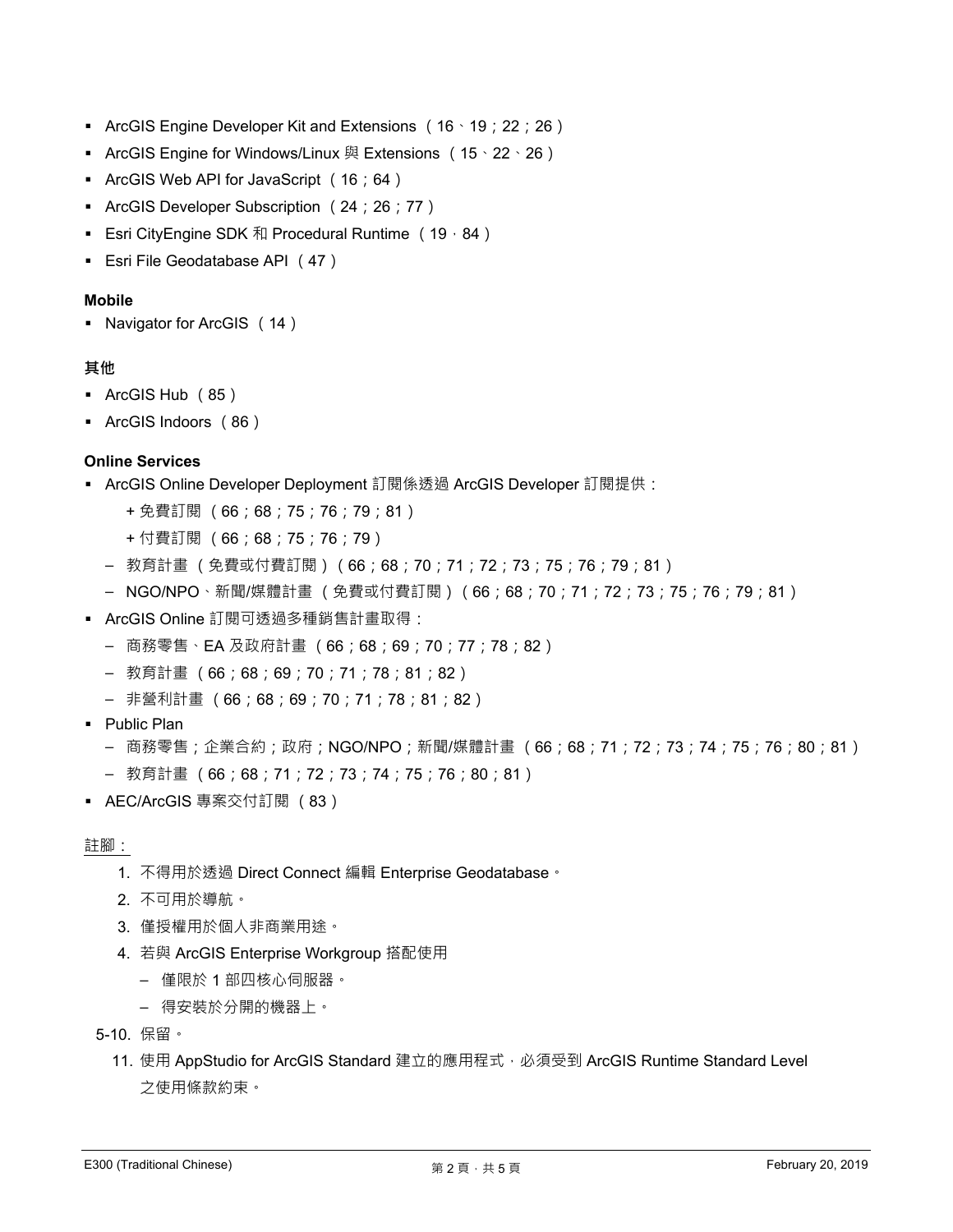- 12. 保留。
- 13. 授權為雙重使用授權。
- 14. 得作為導航之用。
- 15. 授權為部署授權。
- 16. 客戶得使用 SDK 或 API 產生加值應用程式, 並將這些應用程式散佈並授權予其一般使用者, 允許其在非出 口法規所禁止的地點使用。
- 17. 客戶不得轉散佈本產品提供的 Oracle JDBC Driver 或其產品文件。 Oracle 是本合約的第三方受益人。
- 18. 就獨立應用程式而言,部署授權以每部電腦的每套應用程式為準。
- 19. 授權不得用於開發網際網路或伺服器的加值應用程式。

20. 授權為轉散佈授權。

- 21. 請參閱主合約 http://www.esri.com/legal/software-license 以瞭解有關用於「指定使用者授權」的附加條款。
- 22. a. 一般使用者必須在 ArcGIS Engine for Windows/Linux 軟體或其他 ArcGIS Desktop 軟體 (Basic ・ Standard 或 Advanced) 取得授權 · 始有權在 1 部電腦上執行 ArcGIS Engine 應用程式;及
	- b. ArcGIS Engine for Windows/Linux 延伸模組不得與 ArcGIS Desktop 軟體一起使用來執行 ArcGIS Engine 加值應用程式。 每位使用者可以在 1 部電腦上安裝多支 ArcGIS Engine 加值應用程式, 但僅限其使用。
- 23. 系統對系統通訊
	- a. 客戶可以使用基本服務登入來啟用從 ArcGIS Enterprise 到客戶組織之中其他第三方企業業務系統的單 向、唯讀、系統對系統通訊。 客戶可使用檢視者指定使用者憑證或層級 1 指定使用者憑證做為基本服 務登入,直到 Esri 使用實際服務登入憑證為止。 做為基本服務登入憑證的檢視者指定使用者憑證或特 定層級 1 指定使用者憑證僅可用於系統對系統整合用途,而且不可由指定使用者用來存取系統。
	- b. 客戶可以使用標準服務登入來啟用 ArcGIS Enterprise 與客戶組織的其他第三方企業業務系統之間的 雙向、讀寫、系統對系統通訊。 客戶可使用編輯者 (或更高層級) 指定使用者憑證或層級 2 指定使用 者憑證做為標準服務登入,直到 Esri 使用實際服務登入憑證為止。 做為標準服務登入憑證的編輯者 (或更高層級) 指定使用者憑證或特定層級 2 指定使用者憑證僅可用於系統對系統整合用途, 而且不可由指定使用者用來存取系統。
- 24. EDN 軟體僅限研究、開發、測試與示範原型加值應用程式以及建立地圖快取之用。 客戶得將加值應用程式 及地圖快取合併使用於 ArcGIS Enterprise 預備伺服器授權及部署伺服器授權。 軟體和資料得安裝在多部 電腦上供任何具備 Builder 或更長訂閱計畫之 ArcGIS Developer 訂閱者使用;其他所有軟體授權都屬於 「單⼀使用授權」。
- 25. 保留。
- 26. 地理資料庫的客戶資料限制為十 (10) GB。
- 27. 保留。
- 28. 非 ArcGIS Enterprise Workgroup 或 ArcGIS GIS Server Workgroup 應用程式的使用限制為每應用程式十 (10) 名同時一般使用者。 本限制包括使用 ArcGIS Desktop 軟體、ArcGIS Engine 軟體以及與任何 ArcGIS Enterprise Workgroup 或 ArcGIS GIS Server Workgroup 地理資料庫直接連線的第三方應用程式。 Web 應用程式的連線數量不設限制。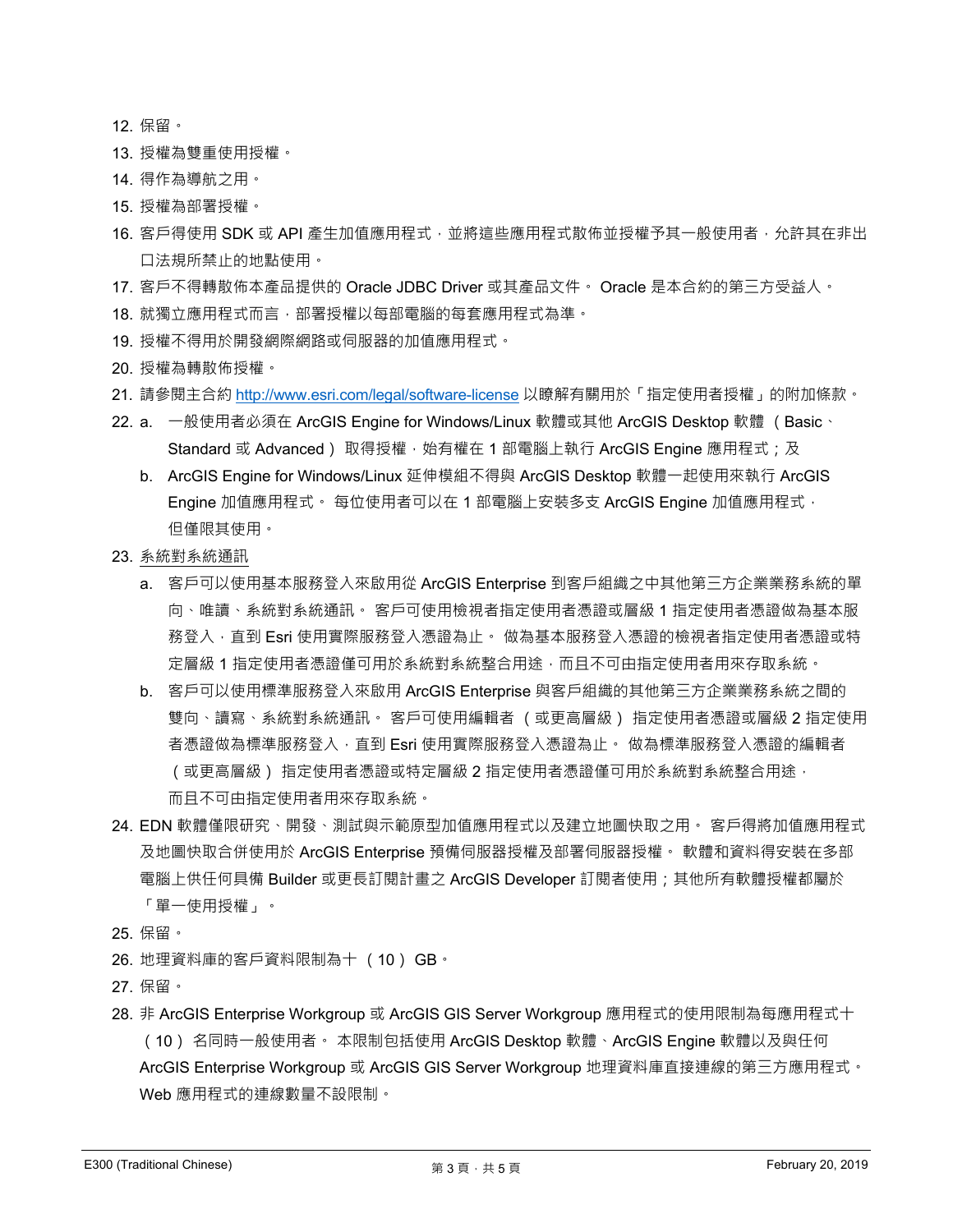- 29. 本軟體需要配合支援的 SQL Server Express 版本使用。 支援版本會在 Esri 網站上與產品的系統需求一併 列出。
- 30. 客戶資料的使用限制為最大 10 GB。 所有元件必須安裝在單一伺服器上。
- 31. 包含⼀份容錯授權。
- 32. 保留。
- 33-38. 保留。
	- 39. ArcGIS for Server 隨附之所有編輯功能均不容許與 ArcGIS GIS Server Basic 和 ArcGIS GIS Server Workgroup Basic 配合使用。
- 40-46. 保留。

47. 客戶得開發使用 Esri File Geodatabase API 的加值應用程式,並將其散佈予客戶的一般使用者。 48-53. 保留。

- 54. 保留。
- 55-63. 保留。
	- 64. 加值應用程式若要部署到網路 · 必須搭配使用其他 Esri 產品。 加值應用程式也可應用第三方技術 · 但仍須搭配使用其他 Esri 產品。
	- 65. 僅得與其他 Esri 產品配合使用。 ArcGIS Earth 也可應用第三方技術,但仍須搭配使用其他 Esri 產品。
	- 66. 只有完成有效 ArcGIS Online 訂閱的客戶方可儲存 World Geocoding Service 產⽣的地理編碼結果。
	- 67. 每年訂閱不得超過 250,000,000 筆地理編碼。
	- 68. 客戶透過 Infographics Service 所存取的資料只可供顯示之用,且不得透過此服務儲存任何可供存取 的資料。
	- 69. 得基於客戶組織的業務用途使用。
	- 70. 得基於客戶組織的開發與測試用途使用。
	- 71. 得基於教學用途於教育組織內使用。
	- 72. 得基於客戶合格 NGO/NPO 組織利益之用途使用。
	- 73. 得基於新聞或媒體組織利益之用途使用。
	- 74. 得作個人用途。
	- 75. 客戶得允許第三方使用加值應用程式,惟只能使用共用工具予以公開共用加值應用程式。 客戶不得利用此 訂閱,將加值應用程式用於自身的內部業務用途,但若客戶為僅將加值應用程式用於教學目的教育機構、 合格之 NGO/NPO 組織或是新聞/媒體組織,則本項限制不適用。
	- 76. 客戶不得建立私人群組或參與任何私人群組。
	- 77. 包括商業應用程式部署授權,可以讓客戶將加值應用程式提供給第三方並收取費用。
	- 78. 客戶得利用此訂閱建立或參與私人群組。
	- 79. 每項訂閱搭配客戶的訂閱下,每月僅得使用 1,000,000 次地理搜尋交易。 交易包括底圖資料和地理編碼搜 尋交易。 一筆底圖資料交易等同於八個 256x256 的區塊要求。 一筆地理編碼搜尋交易等同於一處地址或 地點。 若以任何方式儲存結果,如批次地理編碼處理,該儲存結果不列入交易限制內。 然該次儲存仍需要 服務點數。